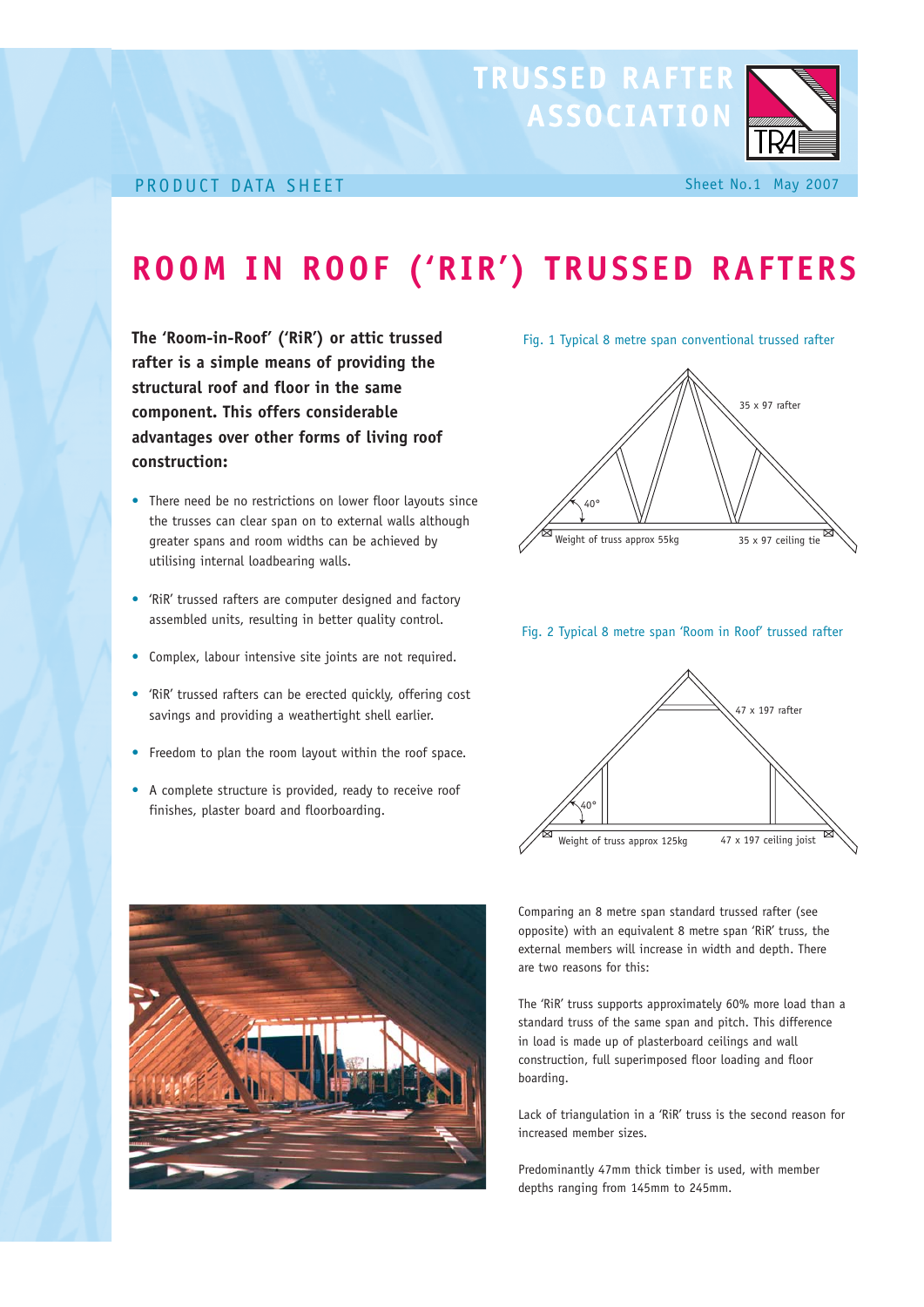

Some basic guidelines to the construction of roofs from 'Room in Roof' trusses are as follows:

## **Three-Bearing 'RiR' Trussed Rafters**

For most purposes 'RiR' trussed rafters can be designed to clear span between the front and rear walls of a dwelling thus avoiding the need for building loadbearing walls and foundations on lower storeys. However, if loadbearing walls exist or can easily be added then they can be used to good effect to provide additional support to the 'RiR' trusses. In this way greater room sizes are possible but to be effective they should occur within the centre 20% of the truss span and are most effective when placed near the mid-span of the truss. See Fig. 3

## **Size of 'RiR' Trussed Rafters**

Where possible keep the size of 'RiR' trussed rafters within the limits dictated by safe transportation. There may be local conditions that affect this but generally an overall height of truss of 4 metres is easy to transport. If greater height is required then trusses may be constructed in two parts. The two-part trusses will be structurally joined on site and instructions for this will normally be provided by the trussed rafter fabricator. This joint is often made with a proprietary connector plate. Fig. 5 shows a typical two-part truss arrangement



*To be most effective the third support to be located in this zone and as near to centre line as possible*



*each truss design*

### **Some Typical 'RiR' Configurations**

Fig. 4 gives some ideas on the size of loft rooms available from differing configurations of span and pitch of 'RiR' trusses (all room widths shown in metres). These sketches are intended to show geometry of roofs at various spans and pitches and not structural details. In some cases extra intermediate supports may be necessary to achieve these spans. Internal, intermediate members may be needed within the nonhabitable spaces of the trussed rafters on very large trusses and in some cases trusses may need to be produced in two parts. For clarity such details have been omitted from the sketches.

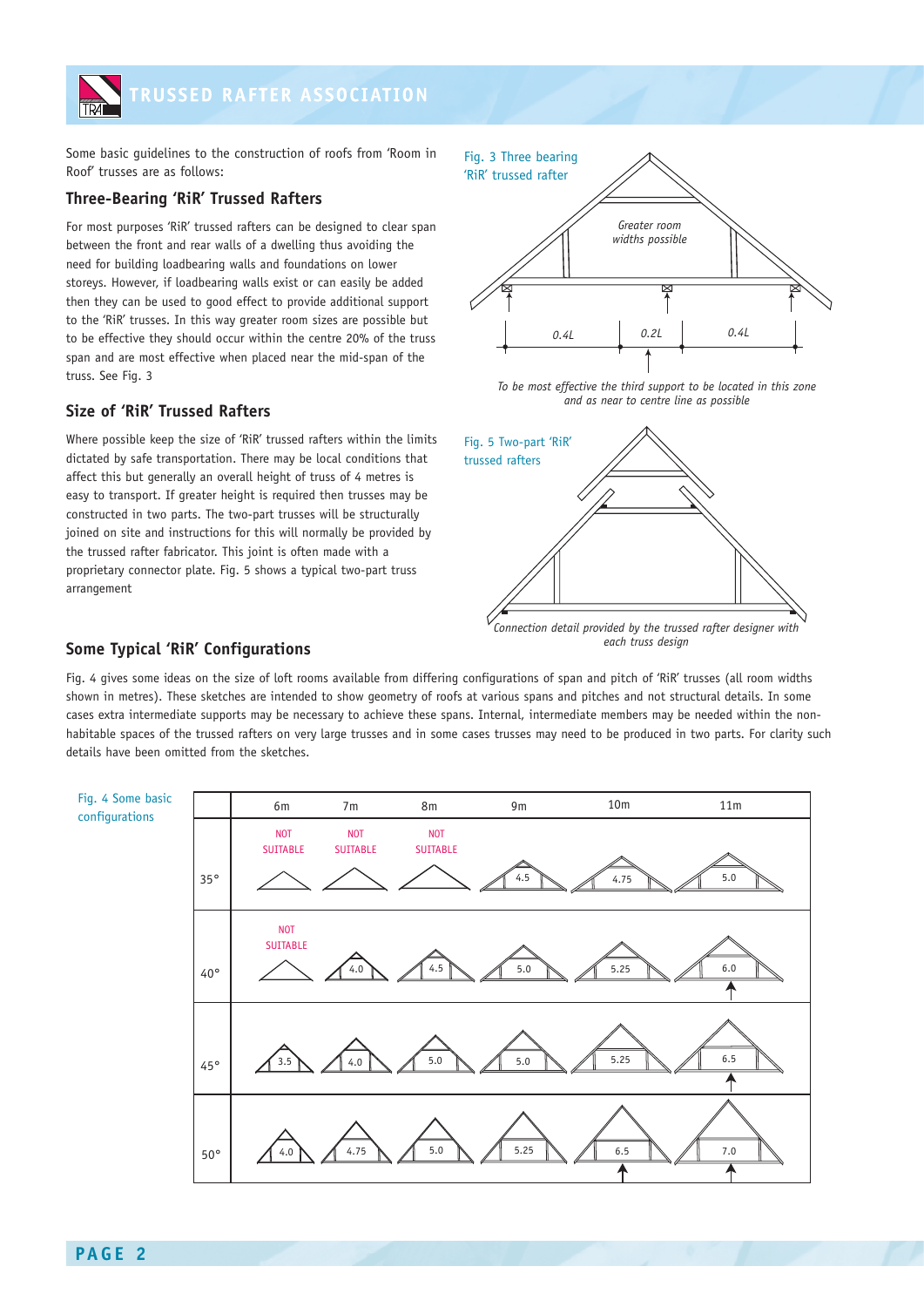## **TRUSSED RAFTER ASSOCIATION**

### **Services in 'RiR' Trussed Rafters**

The lower void area in 'RiR' trusses is an ideal location for services, allowing lateral runs to be positioned between the bottom chords of the trusses (see Fig. 6). Access to this void area and the service runs can be made via a small hatch in the low level partition.

The lower member of the truss forms not only the floor joist for the attic room but it also makes a vital contribution to the stability of the whole roof. Under no circumstances should the floor joist of a 'RiR' trussed rafter be notched or drilled to accommodate services.

## **Layout of 'RiR' Trussed Rafters and Planning Position of Openings**

The application of a few basic principles at the concept stage of a project can often result in substantial cost savings by maximising the use of prefabricated components and minimising loose infill areas. Try to locate opening in the roof to fit in with the normal spacing of 'RiR' trussed rafters (usually 600mm). This can often result in reducing the number of trussed rafters required (see Fig. 7).

Dormer windows and stairwell openings are formed by placing multiple trusses either side of the openings and framing the resulting space with loose timbers. Placing stairwells parallel to truss spans and ensuring that windows are positioned opposite each other will make the overall roof design simpler and cheaper. Fig. 8 exemplifies the problems associated with misaligned roof features.

## **Bracing of 'RiR' Trussed Rafters**

In common with all other trussed rafter roofs, 'RiR' trussed rafters need to be braced. Special attention must be given to diagonal bracing of the rafters since the space beneath them will form part of the habitable space of the roof.

It is not possible to provide bracing details within the scope of this Product Data Sheet but full details are given in the Trussed Rafter Association's Technical Handbook ('Technical Handbook - Site Installation Guide', available from the Trussed Rafter Association).

## **Water Tanks in 'RiR' Trussed Rafter Roofs**

Full details of supporting water tanks in 'RiR' trusses are given in the 'Technical Handbook'.

#### Fig. 6 Services in trussed rafter roofs



Fig. 7 Positioning of trussed rafter



#### Fig. 8 Positioning of roof features